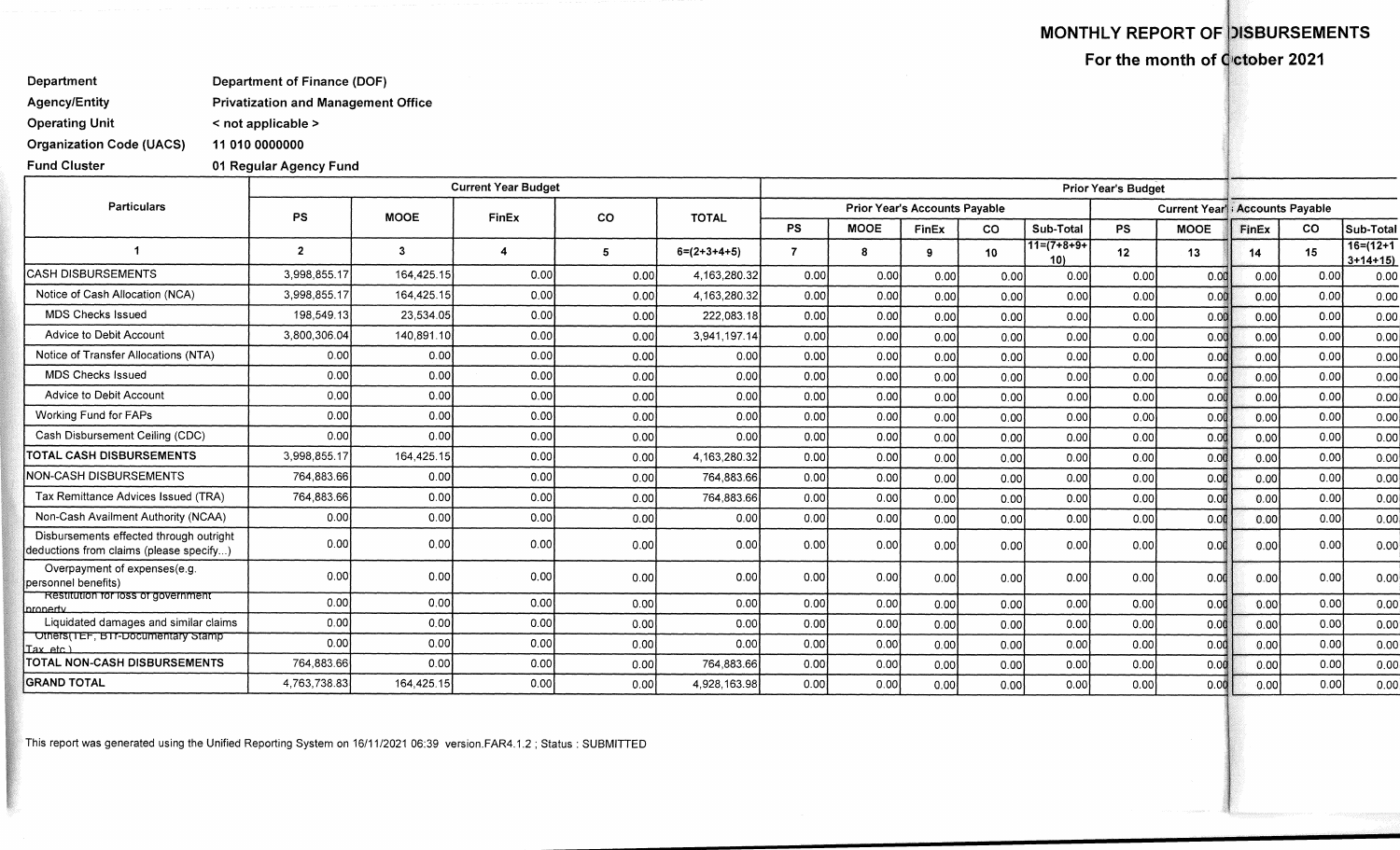## **THLY REPORT OF DISBURSEMENTS**

For the month of Cctober 2021

| Year's Budget |      |             |                                        |           |                              |                  |                 |             | <b>Trust Liabilities</b> |              | <b>Grand Total</b>   |              |            |           |              |                            |    |
|---------------|------|-------------|----------------------------------------|-----------|------------------------------|------------------|-----------------|-------------|--------------------------|--------------|----------------------|--------------|------------|-----------|--------------|----------------------------|----|
|               |      |             | <b>Current Year': Accounts Payable</b> |           | <b>TOTAL</b>                 | <b>SUB-TOTAL</b> | <b>PS</b>       | <b>MOOE</b> | CO                       | <b>TOTAL</b> | <b>PS</b>            | <b>MOOE</b>  | FinEx      | <b>CO</b> | <b>TOTAL</b> | Remarks                    |    |
|               | PS   | <b>MOOE</b> | FinEx                                  | <b>CO</b> | Sub-Total                    |                  |                 |             |                          |              |                      |              |            |           |              |                            |    |
|               | 12   | 13          | 14                                     | 15        | $16 = (12 + 1)$<br>$3+14+15$ | $17 = (11 + 16)$ | $18 = (6 + 17)$ | 19          | 20                       | 21           | $22=(19+20+2)$<br>11 | 23           | 24         | 25        | 26           | $27 = (23 + 24 + 25 + 26)$ | 28 |
|               | 0.00 | 0.00        | 0.00                                   | 0.00      | 0.00                         | 0.00             | 4,163,280.32    | 0.00        | 0.00                     | 0.00         | 0.00                 | 3,998,855.17 | 164,425.15 | 0.00      | 0.00         | 4,163,280.32               |    |
|               | 0.00 | 0.00        | 0.00                                   | 0.00      | 0.00                         | 0.00             | 4.163.280.32    | 0.00        | 0.00                     | 0.00         | 0.00                 | 3,998,855.17 | 164,425.15 | 0.00      | 0.00         | 4, 163, 280. 32            |    |
|               | 0.00 | 0.00        | 0.00                                   | 0.00      | 0.00                         | _0.00 <b>b</b>   | 222.083.18      | 0.00        | 0.00                     | 0.00         | 0.00                 | 198,549.13   | 23,534.05  | 0.00      | 0.00         | 222,083.18                 |    |
|               | 0.00 | 0.00        | 0.00                                   | 0.00      | 0.00                         | 0.00             | 3,941,197.14    | 0.00        | 0.00                     | 0.00         | 0.00                 | 3,800,306.04 | 140,891.10 | 0.00      | 0.00         | 3,941,197.14               |    |
|               | 0.00 | 0.00        | 0.00                                   | 0.00      | 0.00                         | 0.00             | 0.00            | 0.00        | 0.00                     | 0.00         | 0.00                 | 0.00         | 0.00       | 0.00      | 0.00         | 0.00                       |    |
|               | 0.00 | 0.00        | 0.00                                   | 0.00      | 0.00                         | 0.00             | 0.00            | 0.00        | 0.00                     | 0.00         | 0.00                 | 0.00         | 0.00       | 0.00      | 0.00         | 0.00                       |    |
|               | 0.00 | 0.00        | 0.00                                   | 0.00      | 0.00                         | 0.00             | 0.00            | 0.00        | 0.00                     | 0.00         | 0.00                 | 0.00         | 0.00       | 0.00      | 0.00         | 0.00                       |    |
|               | 0.00 | 0.00        | 0.00                                   | 0.00      | 0.00                         | 0.00             | 0.00            | 0.00        | 0.00                     | 0.00         | 0.00                 | 0.00         | 0.00       | 0.00      | 0.00         | 0.00                       |    |
|               | 0.00 | 0.00        | 0.00                                   | 0.00      | 0.00                         | 0.00             | 0.00            | 0.00        | 0.00                     | 0.00         | 0.00                 | 0.00         | 0.00       | 0.00      | 0.00         | 0.00                       |    |
|               | 0.00 | 0.00        | 0.00                                   | 0.00      | 0.00                         | 0.00             | 4,163,280.32    | 0.00        | 0.00                     | 0.00         | 0.00                 | 3,998,855.17 | 164,425.15 | 0.00      | 0.00         | 4,163,280.32               |    |
|               | 0.00 | 0.00        | 0.00                                   | 0.00      | 0.00                         | 0.00             | 764,883.66      | 0.00        | 0.00                     | 0.00         | 0.00                 | 764.883.66   | 0.00       | 0.00      | 0.00         | 764,883.66                 |    |
|               | 0.00 | 0.00        | 0.00                                   | 0.00      | 0.00                         | 0.00             | 764.883.66      | 0.00        | 0.00                     | 0.00         | 0.00                 | 764,883.66   | 0.00       | 0.00      | 0.00         | 764,883.66                 |    |
|               | 0.00 | 0.00        | 0.00                                   | 0.00      | 0.00                         | 0.00             | 0.00            | 0.00        | 0.00                     | 0.00         | 0.00                 | 0.00         | 0.00       | 0.00      | 0.00         | 0.00                       |    |
|               | 0.00 | 0.00        | 0.00                                   | 0.00      | 0.00                         | 0.00             | 0.00l           | 0.00        | 0.00                     | 0.00         | 0.00                 | 0.00         | 0.00       | 0.00      | 0.00         | 0.00                       |    |
|               | 0.00 | 0.00        | 0.00                                   | 0.001     | 0.00                         | 0.00             | 0.00            | 0.00        | 0.00                     | 0.00         | 0.00                 | 0.00         | 0.00       | 0.00      | 0.00         | 0.00                       |    |
|               | 0.00 | 0.00        | 0.00                                   | 0.00      | 0.00                         | 0.00             | 0.00            | 0.00        | 0.00                     | 0.00         | 0.00                 | 0.00         | 0.00       | 0.00      | 0.00         | 0.00                       |    |
|               | 0.00 | 0.00        | 0.00                                   | 0.00      | 0.00                         | 0.00             | 0.00            | 0.00        | 0.00                     | 0.00         | 0.00                 | 0.00         | 0.00       | 0.00      | 0.00         | 0.00                       |    |
|               | 0.00 | 0.00        | 0.00                                   | 0.00      | 0.00                         | 0.00             | 0.00            | 0.00        | 0.00                     | 0.00         | 0.00                 | 0.00         | 0.00       | 0.00      | 0.00         | 0.00                       |    |
|               | 0.00 | 0.00        | 0.00                                   | 0.00      | 0.00                         | 0.00             | 764,883.66      | 0.00        | 0.00                     | 0.00         | 0.00                 | 764,883.66   | 0.00       | 0.00      | 0.00         | 764.883.66                 |    |
|               | 0.00 | 0.00        | 0.00                                   | 0.00      | 0.00                         | 0.00             | 4.928.163.98    | 0.00        | 0.00                     | 0.00         | 0.00                 | 4,763,738.83 | 164,425.15 | 0.00      | 0.00         | 4,928,163.98               |    |

**FAR No. 4**